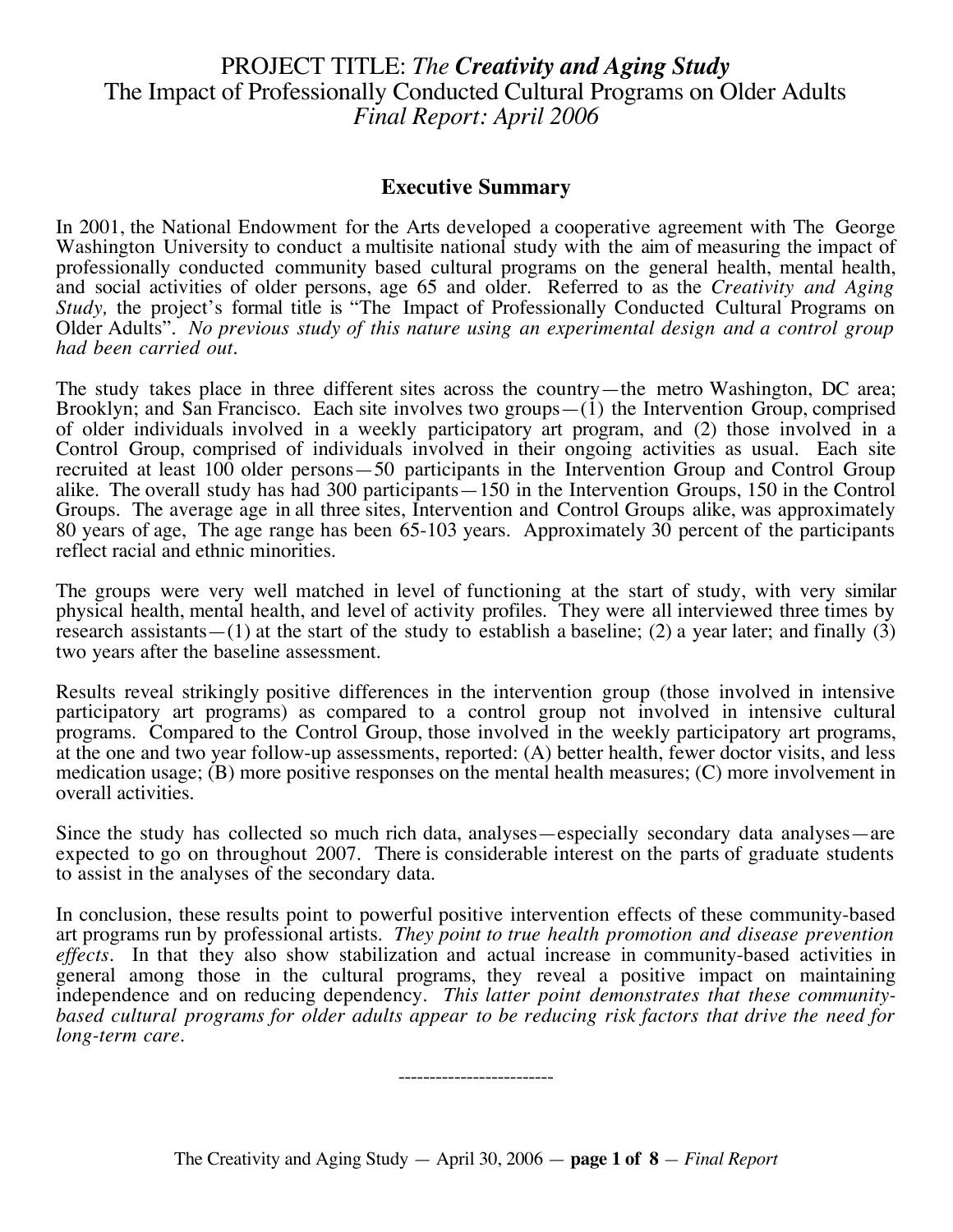### *SPONSORS*:

- *National Endowment For The Arts (NEA)—(Lead Sponsor)* • Center for Mental Health Services, SAMHSA, DHHS
	- National Institute of Mental Health (NIMH), NIH
		- AARP/National Retired Teachers Association
		- Stella and Charles Guttman Foundation, NYC
		- International Foundation for Music Research

-------------------------

**Primary Investigator**: Gene D. Cohen, M.D., Ph.D. *Coordinating Site:* The Center on Aging, Health & Humanities, The George Washington University (GW) *The study is administered through a cooperative agreement of the National Endowment for the Arts with GW*

# *PARTICIPATING SITES*:

-------------------------

Elders Share the Arts (ESTA), Brooklyn, New York *Project Director:* Susan Perlstein

---------- Center for Elders and Youth in the Arts (CEYA) Institute on Aging, San Francisco, California *Project Director:* Jeff Chapline, MFA

----------- The Levine School of Music, Washington, DC *Project Director:* Jeanne Kelly

\_\_\_\_\_\_\_\_\_\_\_\_\_\_\_\_\_\_\_\_\_\_\_\_\_\_\_\_\_\_\_\_\_\_\_\_\_\_\_\_\_\_\_\_\_\_\_\_\_\_\_\_\_\_\_\_\_\_\_\_\_\_\_\_\_\_\_\_\_\_\_\_\_\_\_\_\_

### **Overview of Study in Brief**

In 2001, the National Endowment for the Arts developed a cooperative agreement with The George Washington University to conduct a multisite national study with the aim of measuring the impact of professionally conducted community based cultural programs on the general health, mental health, and social activities of older persons, age 65 and older. Referred to as the *Creativity and Aging Study,* the project's formal title is "The Impact of Professionally Conducted Cultural Programs on Older Adults". *No previous study of this nature using an experimental design and a control group had been carried out.* Results reveal strikingly positive differences in the intervention group (those involved in intensive participatory art programs) as compared to a control group not involved in intensive cultural programs.

### **Objective of Study**

The objective of this project has been to evaluate the effects relevant to general health, mental health, overall functioning, and sense of well being in older persons caused by active participation in cultural programs provided by professional artists involved in visual and literary arts, music, and other cultural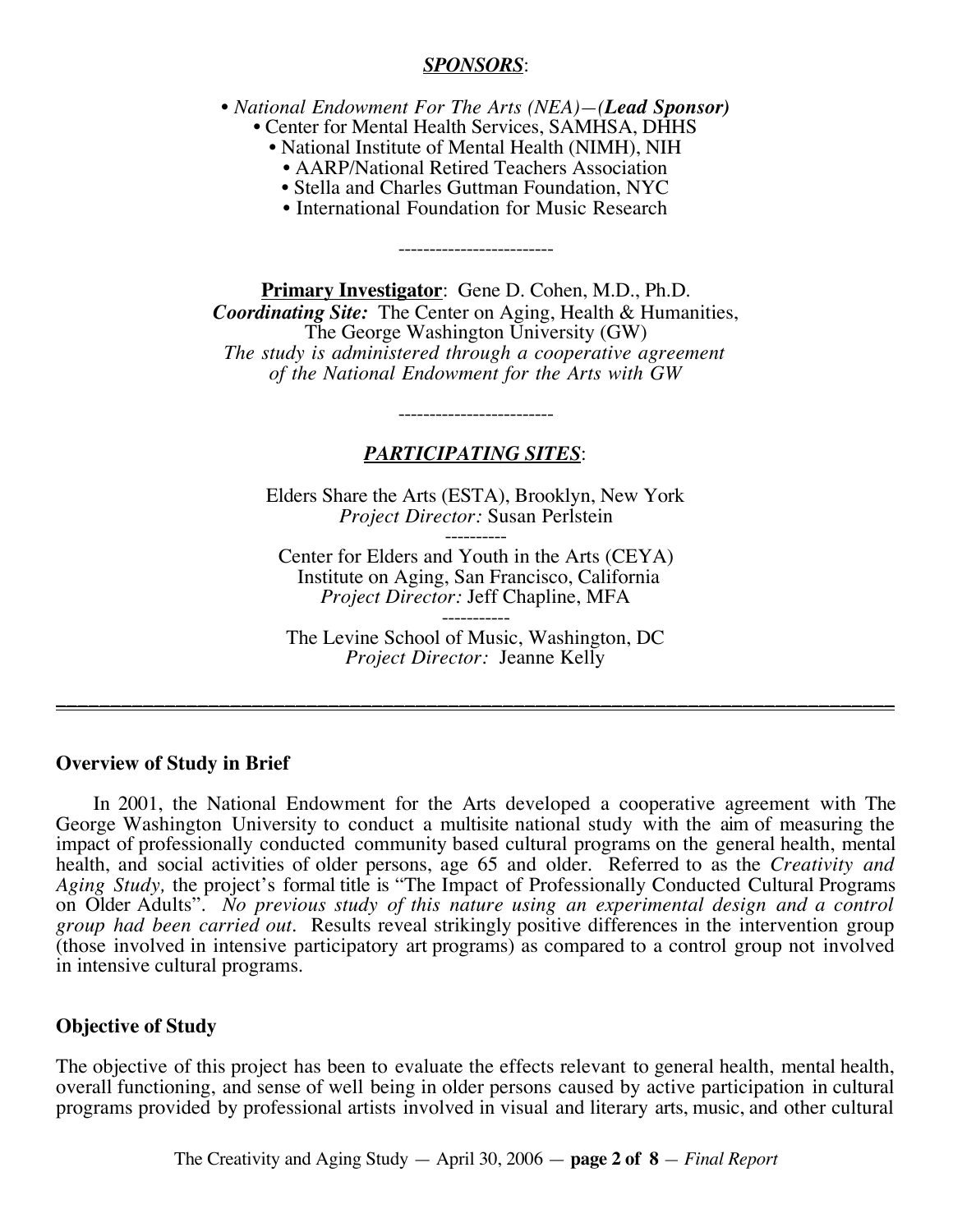domains. These programs draw upon a range of art and cultural disciplines, such as painting, pottery, dance, music, poetry, drama, material culture, and oral histories in a creative context.

# **Historical Context Of Study**

We are at the second major turning point in the contemporary focus on aging—that being looking at potential beyond problems. This focus on potential has profound possibilities for advancing health maintenance, health promotion, and disease prevention efforts. Societal interest in potential in later life is soaring, and it is in this context that a project studying how cultural programs affect older persons could not be more timely.

### **Theoretical Background for the Study**

The theoretical background for this study builds upon two major bodies of gerontologic research: (1) Sense of Control and (2) Social Engagement. Studies on aging show that when older persons experience a sense of control—e.g., a sense of mastery in what they are doing—positive health outcomes are observed. Similarly, when older individuals are in situations with meaningful social engagement with others, positive health outcomes are also observed, Biological studies reveal the involvement of mind-immune system pathways playing a protective role here, as described in research on psychoneuroimmunology. In this study, both of these dimensions—individual sense of control and social engagement—are combined. Each time one attends an art class, he or she experiences a renewed sense of control—ongoing individual mastery. Since all of the art programs involve participation and interpersonal interaction with others, social engagement is high.

### **Study Design In Brief**

The study was initiated in the fall of 2001. To be eligible for the intervention (art) and control groups, one needed tbe 65 years of age or older and generally living independently at the start of the study. The intervention group participants were all involved in intensive community-based art programs, conducted by professional artists, meeting weekly for a period of approximately 9 months a year for two years, with additional time for concerts, exhibitions, and the like. Time was also spent between sessions on practicing and ongoing artistic work. The control group was actively involved in a range of community activities, but not in intensive art programs conducted by professional artists.

Both the intervention and control groups, at all three sites, had an average age of approximately 80 at the start of the study. The age range was 65-100. The intervention and control groups each had 150 participants, for a total of 300 in the study as a whole. Approximately 30% of the subjects represented racial and ethnic minorities. Baseline measures obtained via face-to-face administered questionnaires, in comparing both groups, were very similar at the start of the study. Measures were then repeated yearly for two years.

Measures were obtained through five questionnaires in three domains of functioning:

1. *General Heath Assessment,* assessing health and problems across the systems of the body, medication usage, and health utilization data (e.g., doctor visits).

2. *Mental Heath Assessment,* utilizing (A) The Geriatric Depression Scale (Short-Form); (B) The UCLA Loneliness Scale; (C) The Philadelphia Geriatric Center Morale Scale.

3. Social Functioning Assessment, utilizing a detailed inventory of the subjects' activities, with

The Creativity and Aging Study — April 30, 2006 — **page 3 of 8** *— Final Report*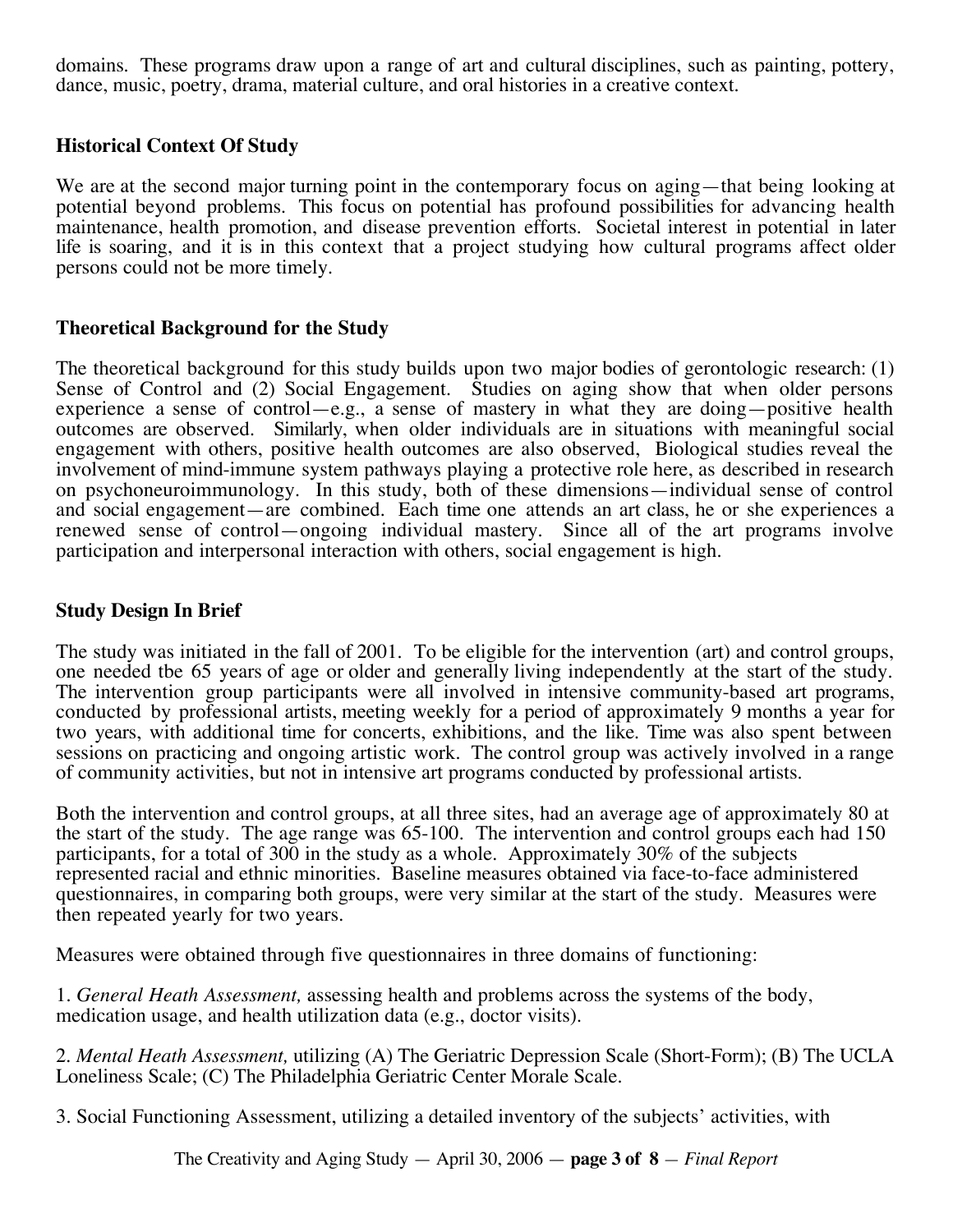attention to the nature of the activities and their frequency and duration.

# **Perspective on Measures of Success**

Before listing findings, one should consider an important perspective that persons in the field of aging would point out regarding expectations around results from this study. Given that the average age of the subjects was around 80—*greater than life expectancy* in the U.S.—clinicians and researchers alike would generally consider interventions in this age group successful, in terms of positive health and social functioning effects, if there was *less decline* than expected over time in the intervention group as compared to control group.

The significance of the art programs is that they foster sustained involvement because of their beauty and productivity. They keep the participants involved week after week, compounding positive effects being achieved. Many general activities and physical exercises do not have this high engaging, thereby sustaining, quality.

### **Results**

**NOTE:** This study had a staggered start, beginning with the Chorale in Washington, DC in September 2001, followed by Art Groups in New York City, and then in San Francisco, along with Control Groups in all three sites. Data from all three sites are still being analyzed, with secondary analyses continuing into 2007. Results follow:

# **Physical Health and Health Services Utilization—Findings**

# *Washington, DC Area Site*

• **Overall Health:** After a year, those participating in the cultural program reported an increase in overall health, while those in the control group reported a decline. After two years, those in the cultural program essentially reported stabilization in overall health, while those in the control group report a decline.

• **Doctor Visits:** Those in the control group reported a greater increase in the number of doctor visits than those in the cultural program.

• **Prescription Medication Usage:** Those in the control group reported a greater increase in the number of prescription medications utilized than those in the cultural program.

• **Over-The-Counter Medication Usage:** Those in the control group reported a greater increase in the number of over-the-counter medications utilized than those in the cultural program.

• **Falls**: Those participating in the cultural program reported a decrease in falls, while those in the control group reported an increase.

# *New York City Site*

• **Description of Health:** After a year, both those in the cultural programs and the control reported better health, but the improvement was greater in the cultural programs.

• **Number of Doctor Visits:** From year 1 to year 2, both the cultural groups and the control group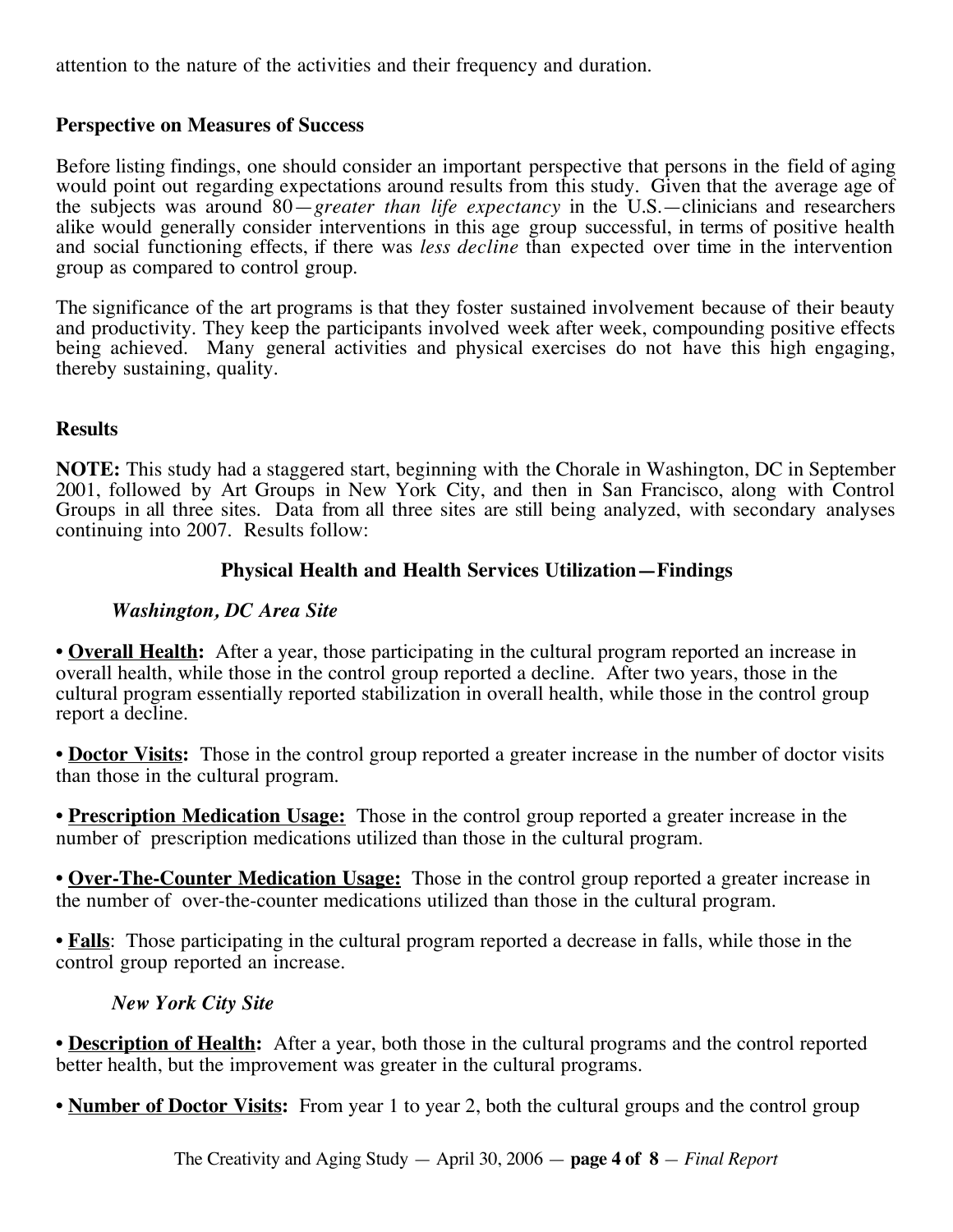reported a decrease in the number of doctor visits, but the reduction was significantly greater among those in the cultural programs.

• **Medication Usage:** From year 1 to year 2, trend data revealed a slightly greater increase in medication utilization among the control group as compared to the cultural programs.

# *San Francisco Site*

• **Description of Health:** After a year, participants in the cultural programs reported an increase in their overall health, while those in the control group reported a decline.

• **Number of Doctor Visits:** After a year, participants in both the cultural programs and the control group reported a decline in doctor visits, but those in the cultural programs reported a greater decline.

• **Medication Usage:** After a year, those in the cultural programs reported a decline in medication usage, while those in the control group reported an increase.

• **Falls**: After a year, participants in both the cultural groups and the control group reported a decline in falls, but the reduction was greater among those in the cultural programs.

# **Mental Health—Findings**

# *Washington, DC Area Site*

• **Morale:** Participation in the cultural programs had a more positive impact on morale than being a part of the control group

• **Depression:** Over a two-year period, those in the cultural programs improved on the depression assessment, while those in the control group did less well.

• **Loneliness:** Data on participants in both the cultural program and the control group revealed a trend toward improvement.

# *New York City Site*

• **Morale:** Trend data suggest that participation in the cultural programs had a slightly more positive impact on morale than being in the the control group.

# *San Francisco Site*

• **Morale:** Trend data suggest an improvement in morale among those participating in cultural programs, with a decrease among those in the control group.

• **Depression:** Trend data suggest that participation in the cultural programs had a more positive impact on depression than being a part of the control group.

**NOTE:** Across groups, qualitative, descriptive accounts by staff depict more a more positive impact on the mental health measures among those participating in the cultural programs as opposed to those in the control group.

-------------------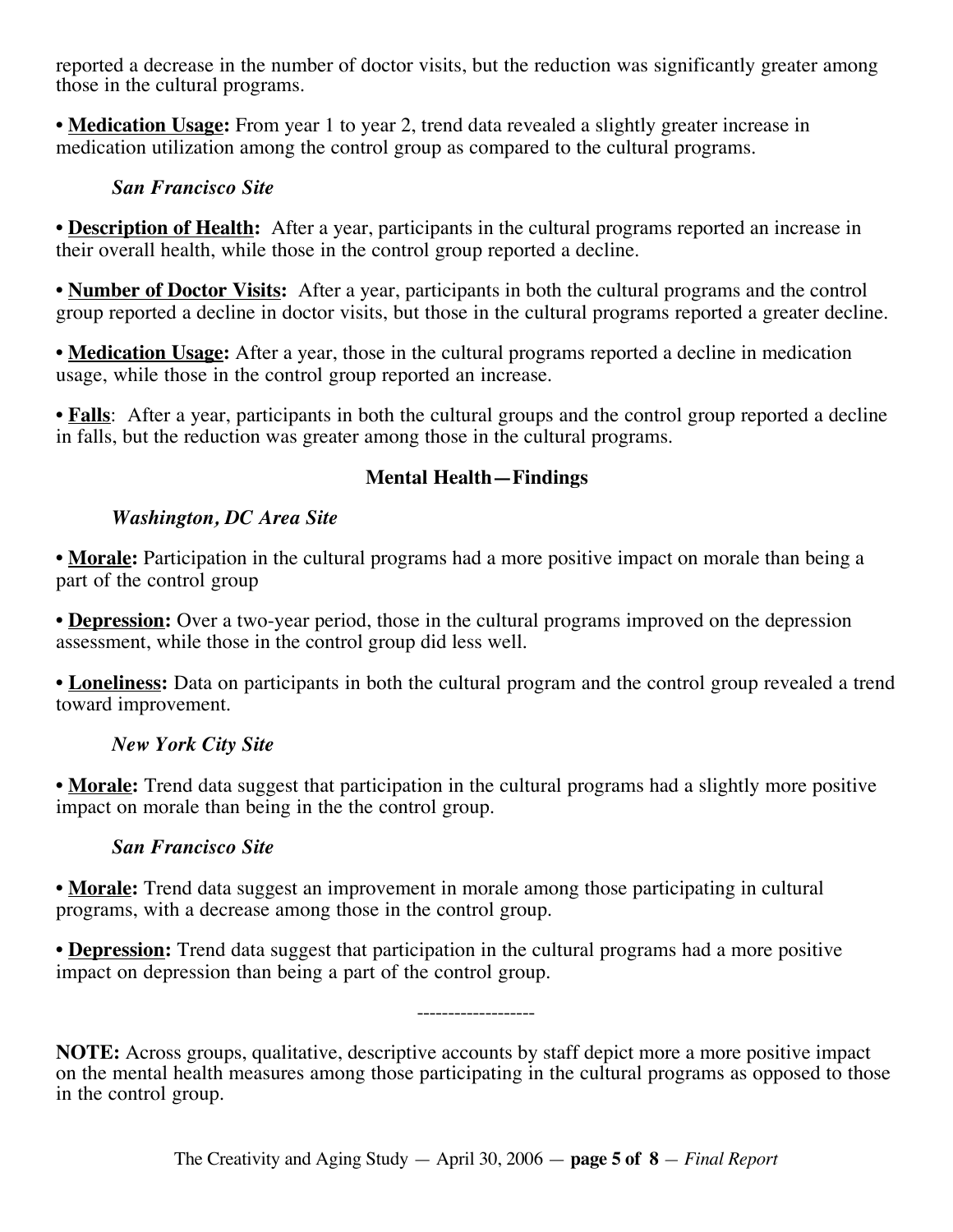# **Involvement in Social and General Activities—Findings**

### *Washington, DC Area Site*

• Over a two-year period those participating in the cultural program reported an *increase* in the total number of activities they were involved with, while those in the control group reported a *reduction*.

### *New York City Site*

• From Year-1 to Year-2 of the study, those in the cultural programs reported a *significantly greater increase* in the overall number of activities they were involved with as compared to the control group.

### *San Francisco Site*

• Trend data point to those in the cultural programs reporting a greater increase in the overall number of activities they were involved with as compared to the control group.

### **Conclusions From Results**

*NOTE:* What is remarkable in this study is that after just a year into the study the *cultural groups,* in contrast to the *control groups,* were showing areas of actual stabilization and improvement apart from decline—despite an average age which is greater than life expectancy. This pattern then continued throughout year two of the study. These results point to powerful positive intervention effects of these community-based art programs run by professional artists. *They point to true health promotion and disease prevention effects.* In that they also show stabilization and actual increase in community-based activities in general among those in the cultural programs, they reveal a positive impact on maintaining independence and on reducing dependency. *This latter point demonstrates that these community-based cultural programs for older adults appear to be reducing risk factors that drive the need for long-term care.*

# **Next Steps**

Due to the staggered start among the three research sites, analyses (primary and secondary) are still in progress. Since the study has collected so much rich data, secondary data analyses are expected to go on throughout 2007. There is considerable interest on the parts of graduate students to assist in the analyses of the secondary data.

### **Dissemination of Results to Date**

### *Publications*

As of April 2006, there have been three publications of the initial results of the study, with two others pending.

**1.** In the new book of Dr. Gene Cohen, The Primary Investigator and Project Director of the study: Cohen, G. D. (2006). *The Mature Mind: The Positive Power of the Aging Brain.* New York: Basic Books.

**2.** In the following publication ("The Older Learner") of the American Society on Aging:

Cohen, G. D. (2005). National study documents benefits of creativity programs for older adults. *The Older Learner, 13*(2): 1, 6.

**3.** The initial results, presented at the April 16, 2004 Annual meeting of the American Society on

The Creativity and Aging Study — April 30, 2006 — **page 6 of 8** *— Final Report*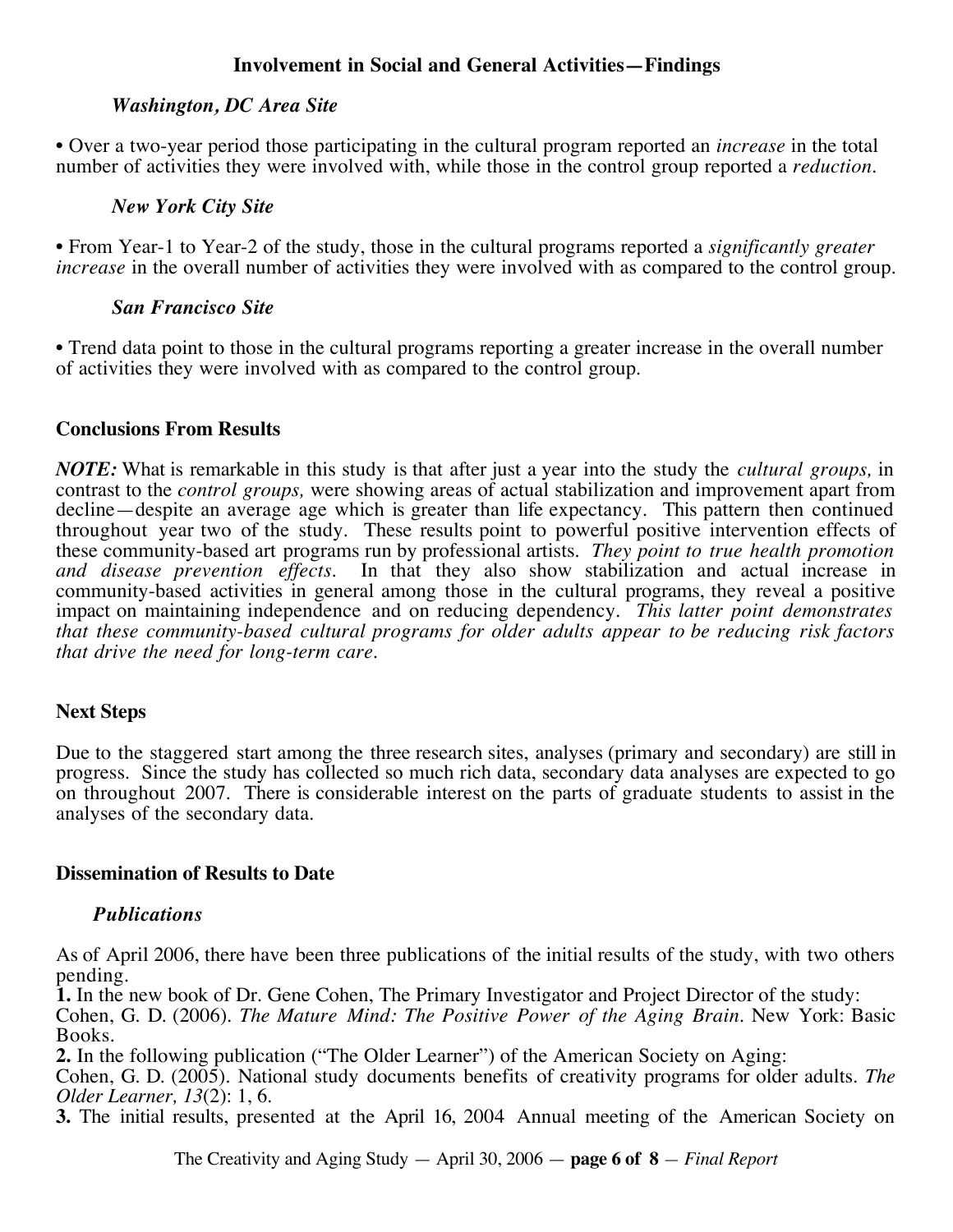Aging, published for public access on the Website of George Washington University's Center on Aging, Health & Humanities: **http://www.gwumc.edu/cahh/rsch/nea\_study.htm**

**4.** Presently, a major publication on the study is anticipated by June of 2006 in "Generations", a journal of the American Society on Aging.

**5.** Presently, a major publication is in process, having been submitted to "The Gerontologist" at The Gerontologic Society of America.

**6.** In a series of new publications that will be appearing throughout 2006-2008 as additional data analyses—especially secondary data—are completed.

# *Selected Presentations at Scientific, Professional, and National Meetings*

Numerous presentations have been made at major scientific and professional meetings throughout the country, with many new presentations scheduled. *Selected* presentations to date include:

• The Annual Meetings of the American Society on Aging—2002, 2003, 2004, 2005, 2006 (scheduled)

• The 2004 Annual Meeting of The Gerontologic Society of America (and scheduled for 2006 Annual Meeting)

• The 2004 Annual Meeting of the Society of the Arts in Health Care (and scheduled for 2006 Annual Meeting)

• The 2005 Mini Conference on Creativity and Aging for the 2005 White House Conference on Aging

• The 2005 Annual Meeting of the Wallace Foundation

• The 2005 Annual Meeting ("Creative Connections") of National Guild of Community Schools of the Arts

- The 2005 Annual Meeting of the American Art Therapy Association
- The 2005 Annual Meeting of Grant Makers in Aging
- The 2006 Annual Meeting of the American Society on Aging
- The 2006 Annual Meeting of the Society for the Arts in Health Care

• In addition, numerous other university-based, state, local, and other presentations have been made about the study since it began in 2001. Many others are being scheduled.

### *Public Media*

Media coverage of this Creativity and Aging Study has been truly extensive, and too numerous to delineate. Two of the biggest coverages have been:

• The Associated Press coverage in 2004 that appeared in 200 newspapers around the world. Dr. Cohen was inundated with calls following this coverage, leading to the publication of early results for public access on his Center's website delineated above.

• Coverage of the study by *The CBS Evening News with Dan Rather*, following the presentation of initial results at the 2004 Annual Meeting of the American Society on Aging. Online viewing of this CBS coverage can be accessed at the following web address:

### **http://www.cbsnews.com/stories/2004/05/21/eveningnews/main618935.shtml**

• Since publication of Dr. Cohen's new book, "The Mature Mind" (the last chapter focusing on the Creativity and Aging Study, in January of 2006, Dr. Cohen has had more than 100 media interviews, many of which expressed particular interest in the Creativity and Aging Study.

# *NOTE: This Final Report Concludes with selected Snapshots of Participants from the 3 Study Sites.*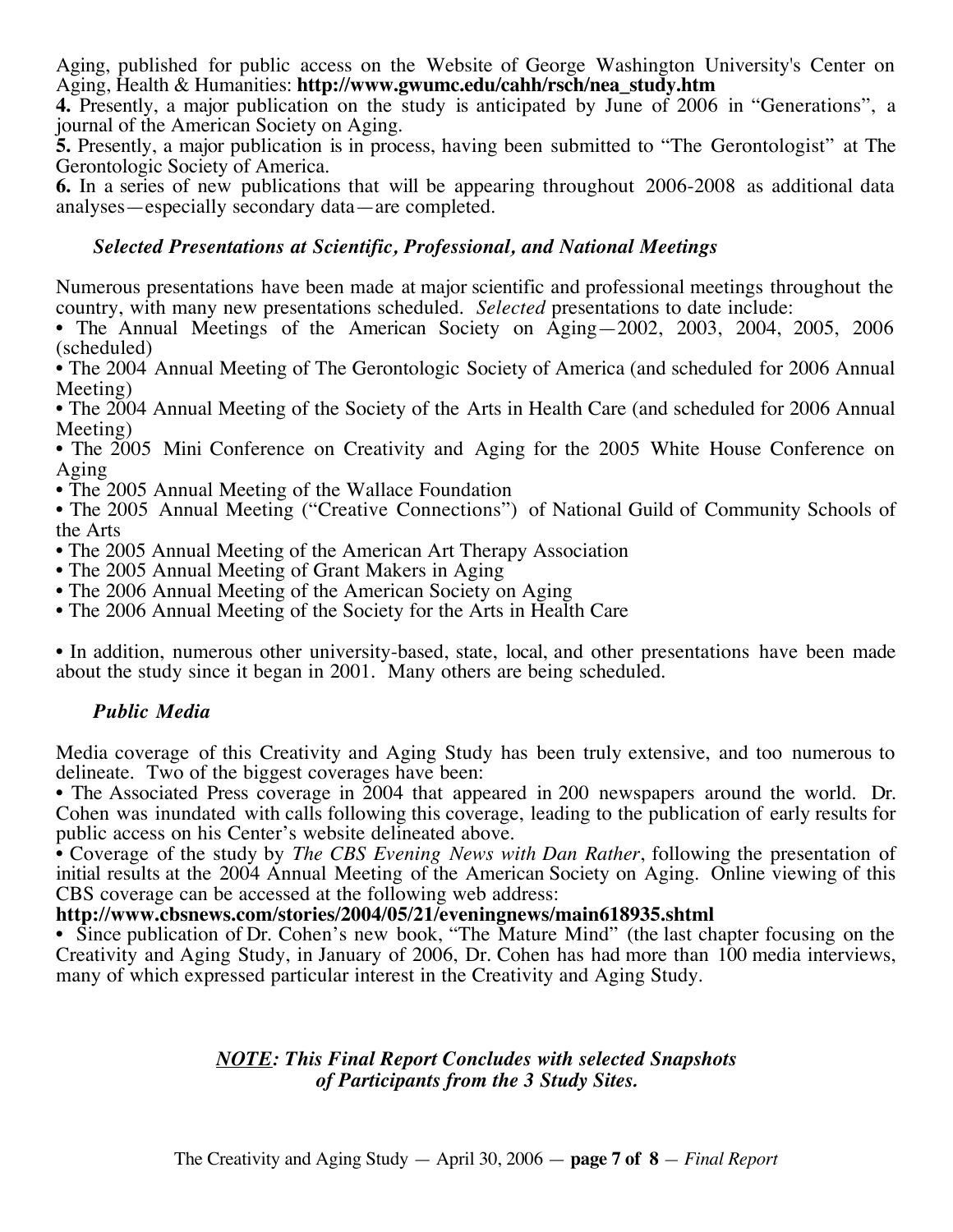Notes:



References:

1. Businesses for sale: https://business-asset.com - to sell business worldwide.

2. Businesses for sale in Ireland: https://business-asset.com/ie/businesses-for-sale/ - to sell business fast in Ireland.